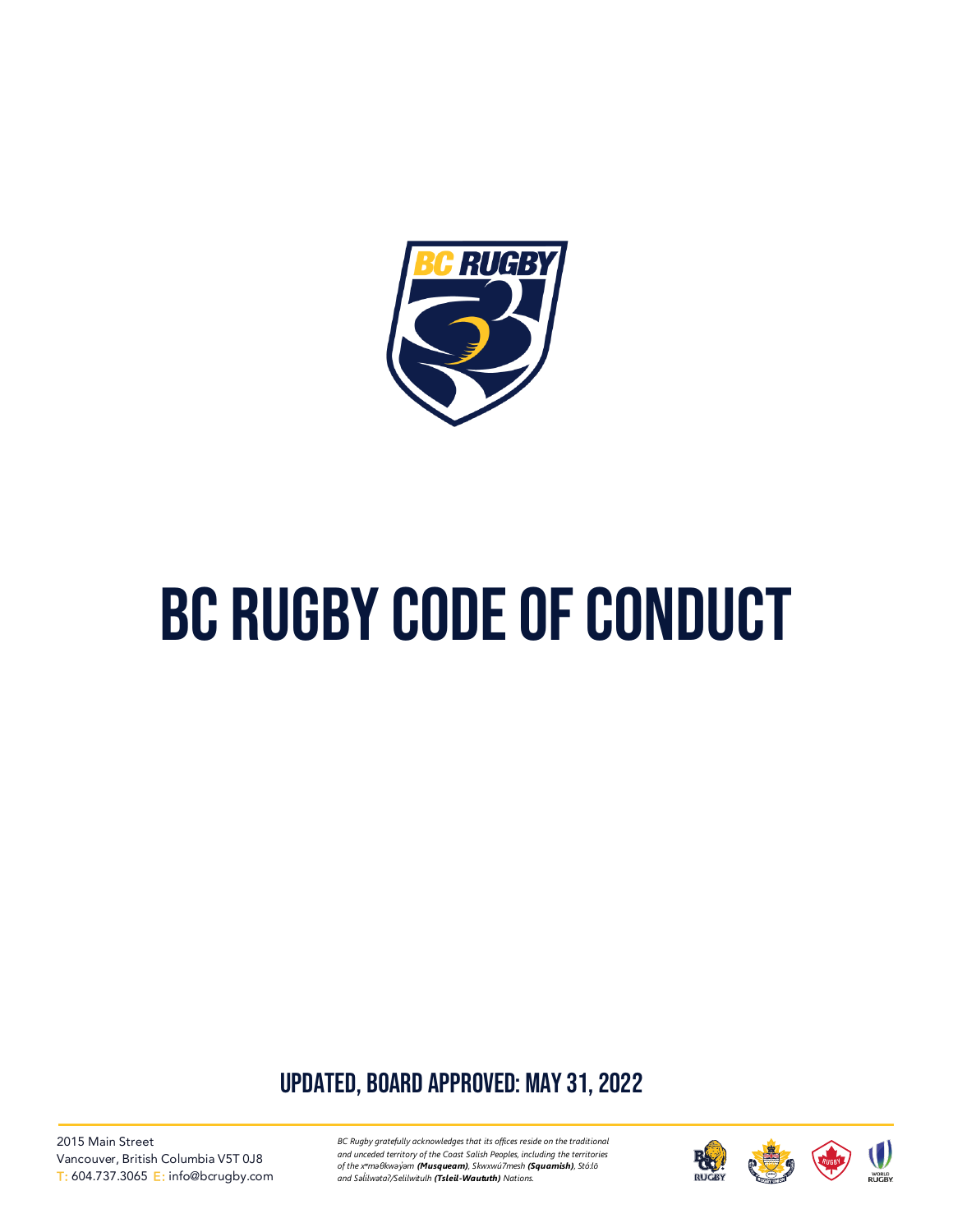

# **Contents**

- 1. [Policy Objective](#page-1-0)
- 2. [Definitions](#page-2-0)
- 3. [Application and Authority](#page-5-0)
- 4. [Policy Statement](#page-6-0)
- 5. Core Values
	- 5.1 Safety
	- 5.2 Integrity
	- 5.3 Respect
	- 5.4 Inclusion for all
- 6. [Accountability](#page-9-0) 
	- 6.1 Directors, Committee Members, Employees
	- 6.2 Coaches
	- 6.3 Team Managers, Therapists, Medical Staff and Support Personnel
	- 6.4 Officials
	- 6.5 Players
	- 6.6 Parents and Guardians
- 7. [Breaches and Complaints](#page-15-0)
- 8. [Disciplinary Action](#page-17-0)
- 9. [Appeals](#page-18-0)
- 10. [Revision and Approval](#page-18-1)
- <span id="page-1-0"></span>11. [Contact Us](#page-19-0)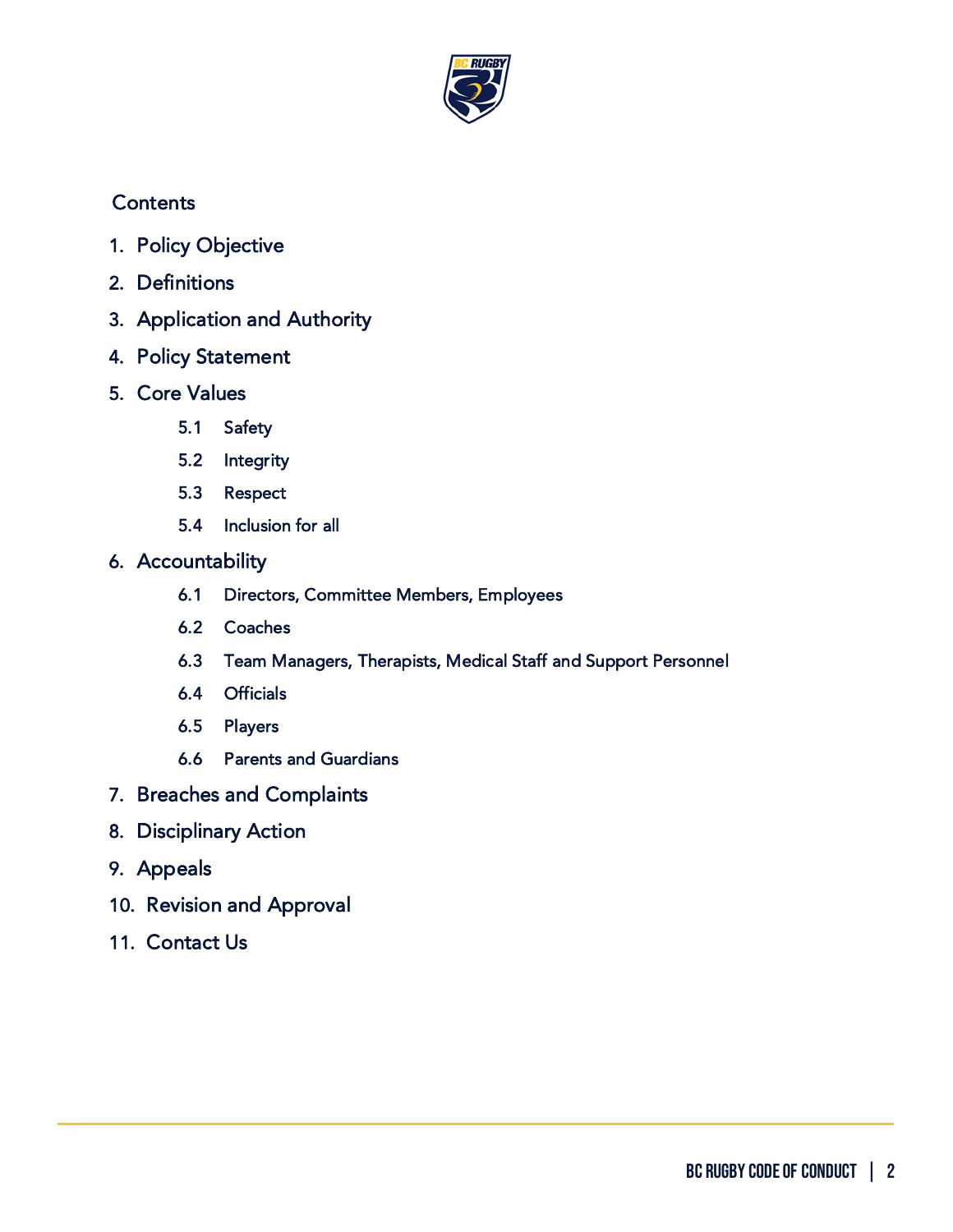

## 1. Policy Objective

- 1.1. The BC Rugby Code of Conduct aims to provide a safe, fun, positive, and inclusive environment within BC Rugby and all of BC Rugby's programs, competitions, events, and activities.
- 1.2. BC Rugby supports equal opportunity, prohibits discriminatory practices, and is committed to providing an environment in which all Individuals can safely participate in sport and are treated with respect and fairness.
- 1.3. The Code incorporates the key elements of the Universal Code of Conduct to Prevent and Address Maltreatment in Sport (UCCMS) in place at the national level, the British Columbia Universal Code of Conduct (BCUCC) in place at the provincial level, and outlines expected and Prohibited Behaviours of conduct in sport in British Columbia.

# <span id="page-2-0"></span>2. Definitions

Abuse: as defined by Rugby Canada's Safe [Sport Policy Definitions,](https://rugby.ca/en/hq/safe-sport) and as modified from time to time.

Appellant: the individual, or their representative, who is appealing a decision.

Club (Member): an organization that is a Member of BC Rugby as defined by BC Rugby Bylaws and registered with Rugby Canada.

Committee Member: an Individual appointed to a BC Rugby Board Committee, Discipline Committee or Operational Committee, as defined by the BC Rugby Bylaws.

Complainant: Any individual or Participant who lodges a formal complaint in accordance with this document.

Concussion (sport-related): as defined by the most recent [International Consensus Statement](https://bjsm.bmj.com/content/51/11/838)  [on Concussion](https://bjsm.bmj.com/content/51/11/838) in Sport, is a traumatic brain injury induced by biomechanical forces.

Concussion Recognition Tool: as defined by the most recent International Consensus [Statement on Concussion in Sport,](https://bjsm.bmj.com/content/51/11/838) is a method to identify concussion in children, adolescents, and adults. See: <https://coach.ca/sites/default/files/2020-01/CRT5.pdf>

Consent: as defined by [Rugby Canada's Safe Sport Policy Definitions,](https://rugby.ca/en/hq/safe-sport) as adapted from the UCCMS and Canada's Criminal Code.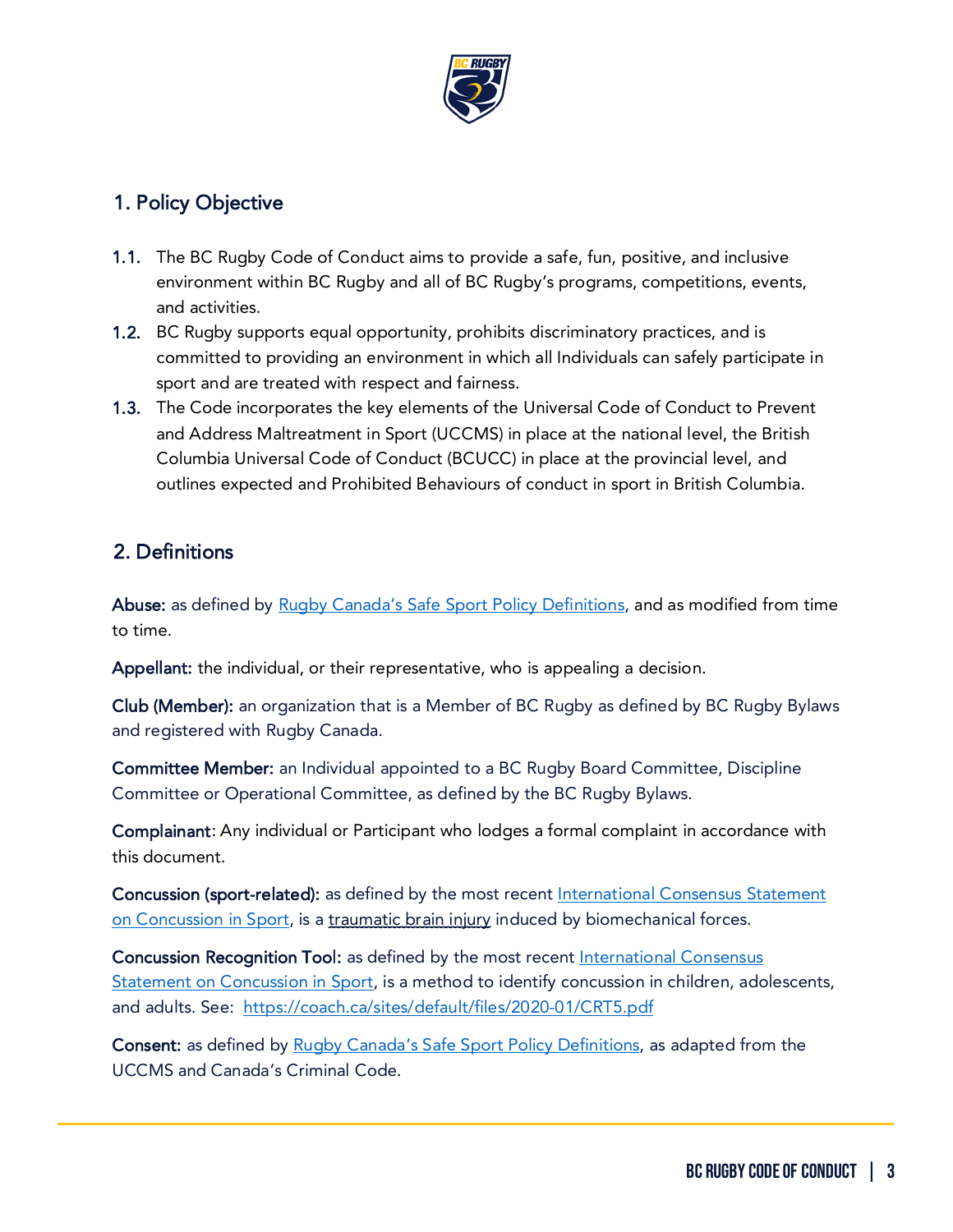

Director: a Director of the BC Rugby Board, as defined by BC Rugby Bylaws.

Disclosure: as defined by [Rugby Canada's Safe Sport Policy Definitions,](https://rugby.ca/en/hq/safe-sport) as adapted from the UCCMS, and as modified from time to time.

Discrimination: as defined by Rugby Canada's Safe [Sport Policy Definitions,](https://rugby.ca/en/hq/safe-sport) and as modified from time to time.

Duty to Report: as defined by [Rugby Canada's Safe Sport Policy Definitions,](https://rugby.ca/en/hq/safe-sport) as adapted from the UCCMS, and as modified from time to time.

Employee: as defined by the BC Employment Standards Act.

Fit for Duty: is defined as a physical, mental, and emotional state which enables Workers to perform their job tasks competently and continuously in a manner which does not compromise the integrity of the organization for which they work or create a safety hazard to themselves or others.

Graduated Return to Sport Strategy Guidelines: as defined by the most recent International [Consensus Statement on Concussion in Sport.](https://bjsm.bmj.com/content/51/11/838)

Grooming: as defined by [Rugby Canada's Safe Sport Policy Definitions,](https://rugby.ca/en/hq/safe-sport) as adapted from the UCCMS, and as modified from time to time.

Harassment: as defined by Rugby Canada's Safe [Sport Policy Definitions,](https://rugby.ca/en/hq/safe-sport) and as modified from time to time.

Individual Member: as defined by BC Rugby Bylaws.

Maltreatment: as defined by [Rugby Canada's Safe Sport Policy Definitions,](https://rugby.ca/en/hq/safe-sport) as adapted from the UCCMS, and as modified from time to time, includes Maltreatment related to Psychological Maltreatment, Physical Maltreatment, Sexual Maltreatment, Neglect, Grooming, interference with or manipulation of process, Retaliation, Aiding and Abetting.

Minor: any Individual under the age of majority as determined by the Government of British Columbia.

Neglect: as defined by [Rugby Canada's Safe Sport Policy Definitions,](https://rugby.ca/en/hq/safe-sport) as adapted from the UCCMS, and as modified from time to time.

Officer: as defined by BC Rugby Bylaws.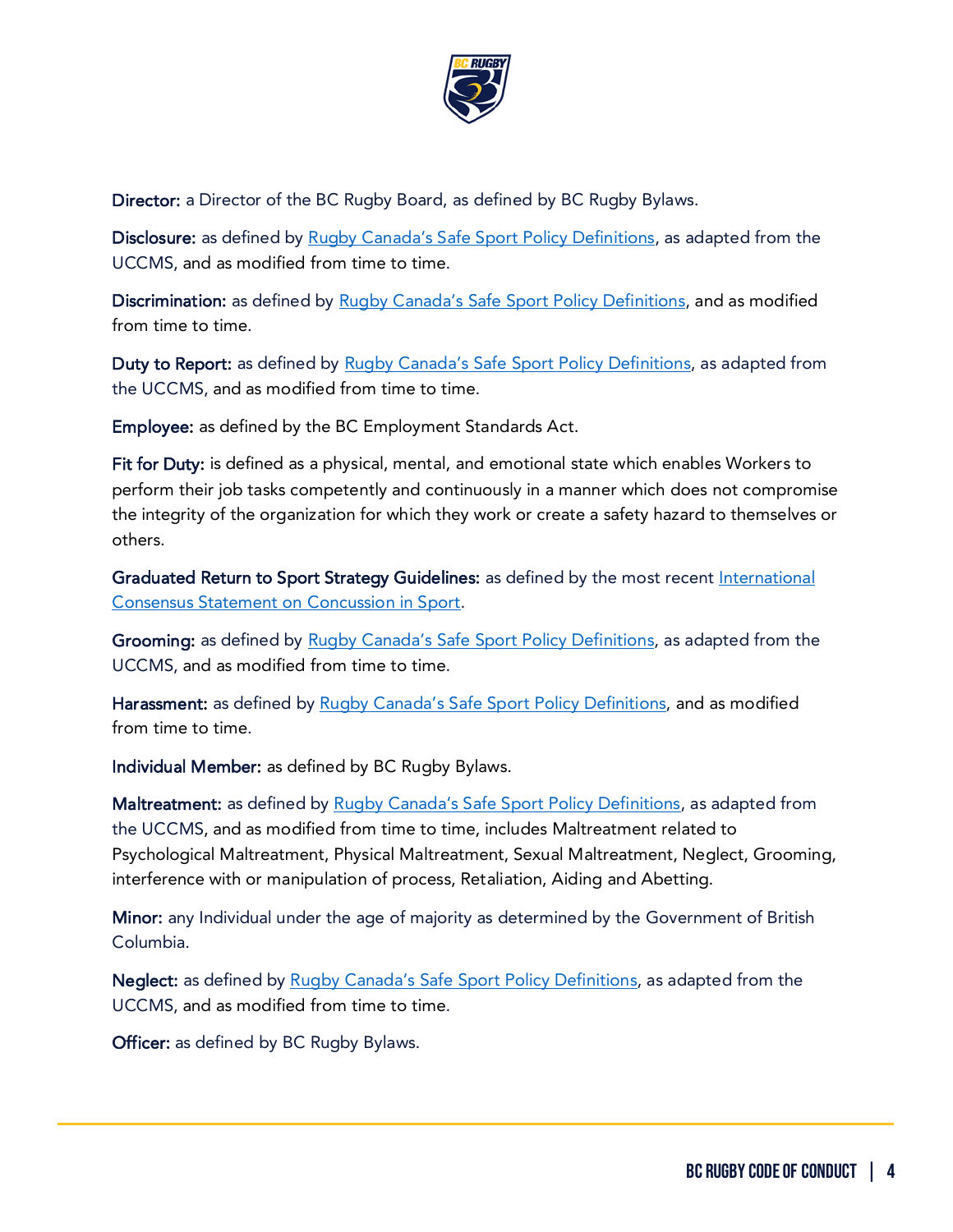

Participant: any Individual Member, Director, Committee Member, Employee or Worker of BC Rugby, as well as any individual engaged in activities with or sanctioned by BC Rugby including, but not limited to, Players, temporary Players, visiting Players, coaches, trainers, managers, officials, therapists, medical staff or support personnel, volunteers, parents, guardians, spectators, supporters, and fans.

Person in Authority: any Participant who holds a position of authority within BC Rugby or a Member Club, but not limited to coaches, officials, managers, therapist, medical staff or support personnel, Committee members, Directors, and Officers.

Player: as defined by the Laws of the Game and includes any Participant subject to the UCCMS and the policies of Rugby Canada and BC Rugby. For clarity, Player is synonymous with Athlete, as defined by [Rugby Canada's Safe Sport Policy Definitions,](https://rugby.ca/en/hq/safe-sport) as adapted from the UCCMS.

Power Imbalance: as defined by [Rugby Canada's Safe Sport Policy Definitions,](https://rugby.ca/en/hq/safe-sport) as adapted from the UCCMS, and as modified from time to time.

Psychological Maltreatment: as defined by [Rugby Canada's Safe Sport Policy Definitions,](https://rugby.ca/en/hq/safe-sport) as adapted from the UCCMS, and as modified from time to time.

Recognize and Remove: as defined by most recent International Consensus Statement on Concussion in Sport.

Reporting (or Report): as defined by [Rugby Canada's Safe Sport Policy Definitions,](https://rugby.ca/en/hq/safe-sport) as adapted from the UCCMS, and as modified from time to time.

Respondent: as defined by [Rugby Canada's Safe Sport Policy Definitions,](https://rugby.ca/en/hq/safe-sport) as adapted from the UCCMS, and as modified from time to time.

Sexual Harassment: as defined by [Rugby Canada's Safe Sport Policy Definitions,](https://rugby.ca/en/hq/safe-sport) as adapted from the UCCMS, and as modified from time to time.

Vulnerable Participants: as defined by Rugby Canada's Safe [Sport Policy Definitions,](https://rugby.ca/en/hq/safe-sport) and as modified from time to time.

Worker: any individual who performs work or fulfils responsibilities for BC Rugby or Member Club which includes any Employee, temporary workers, volunteers, Committee Members, Directors, and independent contractors.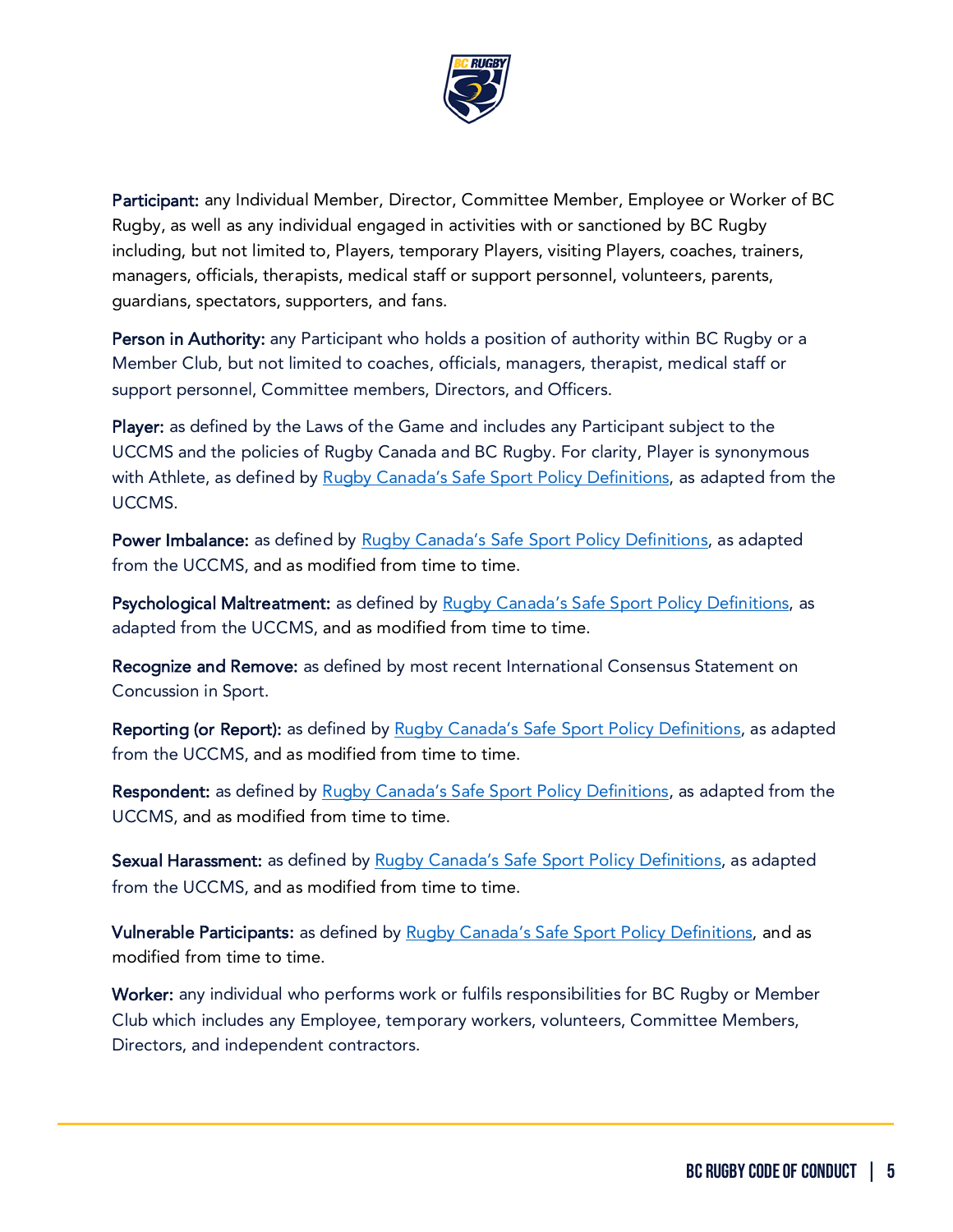

Workplace: as defined by Rugby Canada's Safe [Sport Policy Definitions,](https://rugby.ca/en/hq/safe-sport) and as modified from time to time.

Workplace Harassment: as defined by Rugby Canada's Safe [Sport Policy Definitions,](https://rugby.ca/en/hq/safe-sport) and as modified from time to time.

Workplace Violence: as defined by Rugby Canada's Safe [Sport Policy Definitions,](https://rugby.ca/en/hq/safe-sport) and as modified from time to time.

# <span id="page-5-0"></span>3. Application and Authority

- 3.1 In accordance with Section 2.3 (a) of BC Rugby's Bylaws, the BC Rugby Code of Conduct applies to any Individual Member of BC Rugby and any Director, Officer, or Committee Member of BC Rugby. Additionally, this Code of Conduct applies to all Workers of BC Rugby.
- 3.2 This Code applies to all Participants' conduct during any involvement with BC Rugby business, teams, programs, competitions, events, and activities including, but not limited to, matches, practices, training camps, workshops, conferences, any travel associated with BC Rugby activities, teams and competitions, the BC Rugby office or virtual environment and any meetings concerning BC Rugby business.
- 3.3 The BC Rugby Code of Conduct applies to all Participants' during any involvement with BC Rugby Member Club business, teams, programs, competitions, events, and activities, but not limited to, matches, practices, training camps, workshops, any travel associated with BC Rugby Member Club activities, teams and competitions, the BC Rugby Member Club's office or virtual environment and any meetings concerning BC Rugby Member Club's business.
- 3.4 This Code will also apply outside of BC Rugby's sanctioned activities or environment when the individual's conduct has a serious and detrimental impact on another individual or could undermine the integrity of Rugby or bring BC Rugby into disrepute.
- 3.5 Any individual who violates this Code may be subject to discipline in accordance with BC Rugby's Bylaws, Section 12.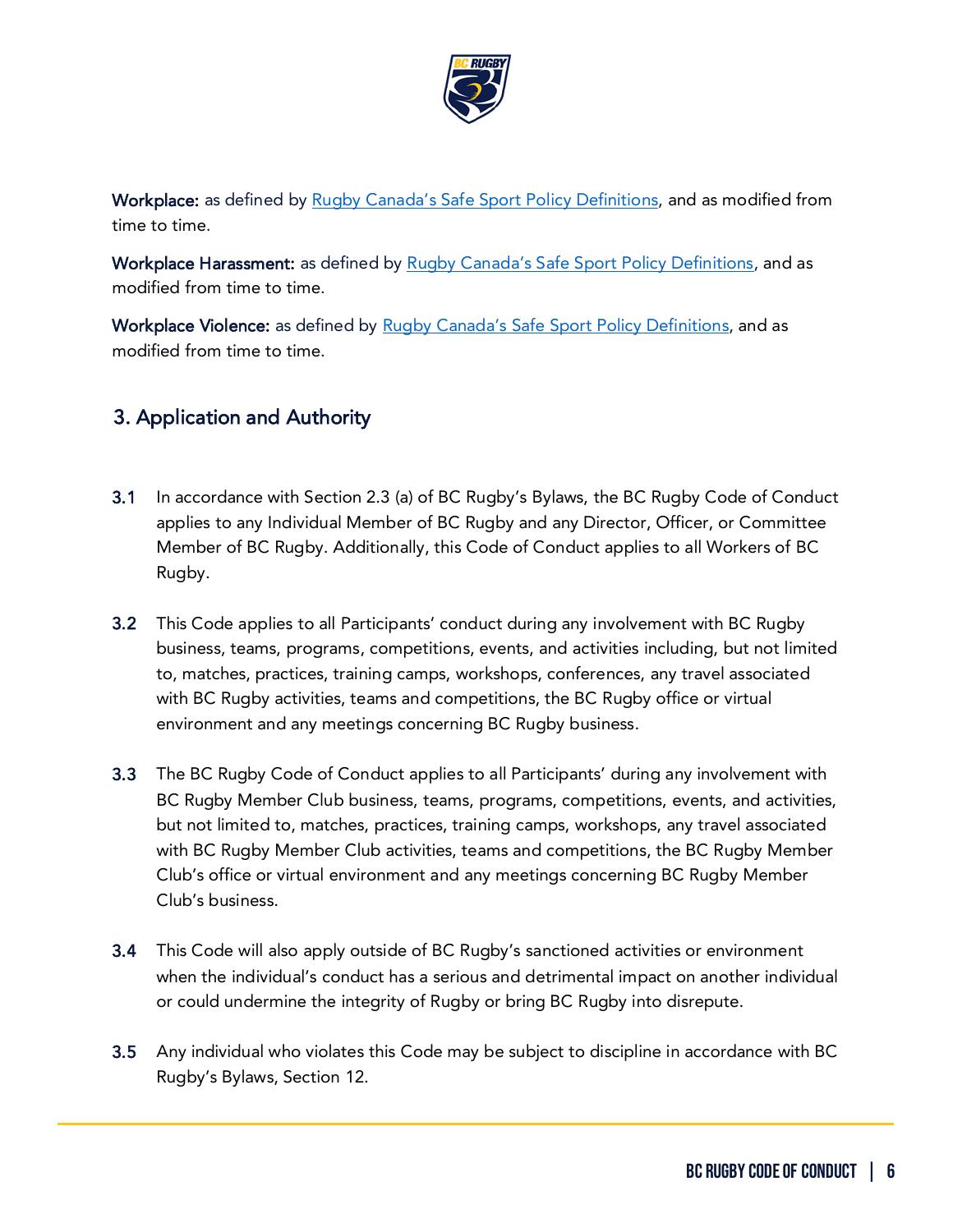

3.6 Any Employee or Worker of BC Rugby found to have violated this Code will be subject to appropriate disciplinary action in accordance with the Employee's employment agreement.

## <span id="page-6-0"></span>4. Policy Statement

- 4.1 BC Rugby is committed to creating a fun, positive sport environment that is accessible, inclusive, respectful of all Participants, and is free from all forms of Maltreatment.
- 4.2 Maltreatment is unacceptable and fundamentally incompatible with the core values that lie at the heart of Canadian sport and Rugby. The commitments expressed below reflect this common understanding amongst Canadian and Rugby stakeholders.
	- (a) All Individuals in sport can expect to play, practice, compete, work, and interact in an environment free from Maltreatment.
	- (b) All Individuals recognise that Maltreatment can occur regardless of race, sex, gender identity, gender expression, sexual orientation, age, class background, ability, and religion. Moreover, it is recognised that those from marginalised groups have increased vulnerability to experiences of Maltreatment.
	- (c) All Individuals recognise that persons who have experienced Maltreatment may experience a range of effects that may emerge at different times and that can profoundly affect their lives.
	- (d) Addressing the causes and consequences of Maltreatment is a collective responsibility and requires the deliberate efforts of all Individuals, sport stakeholders, administrators, and leaders.

## 5. Core Values

#### 5.1 Safety

Safety is the top priority at all times. All adult Participants have a legal duty of care and will take the following actions: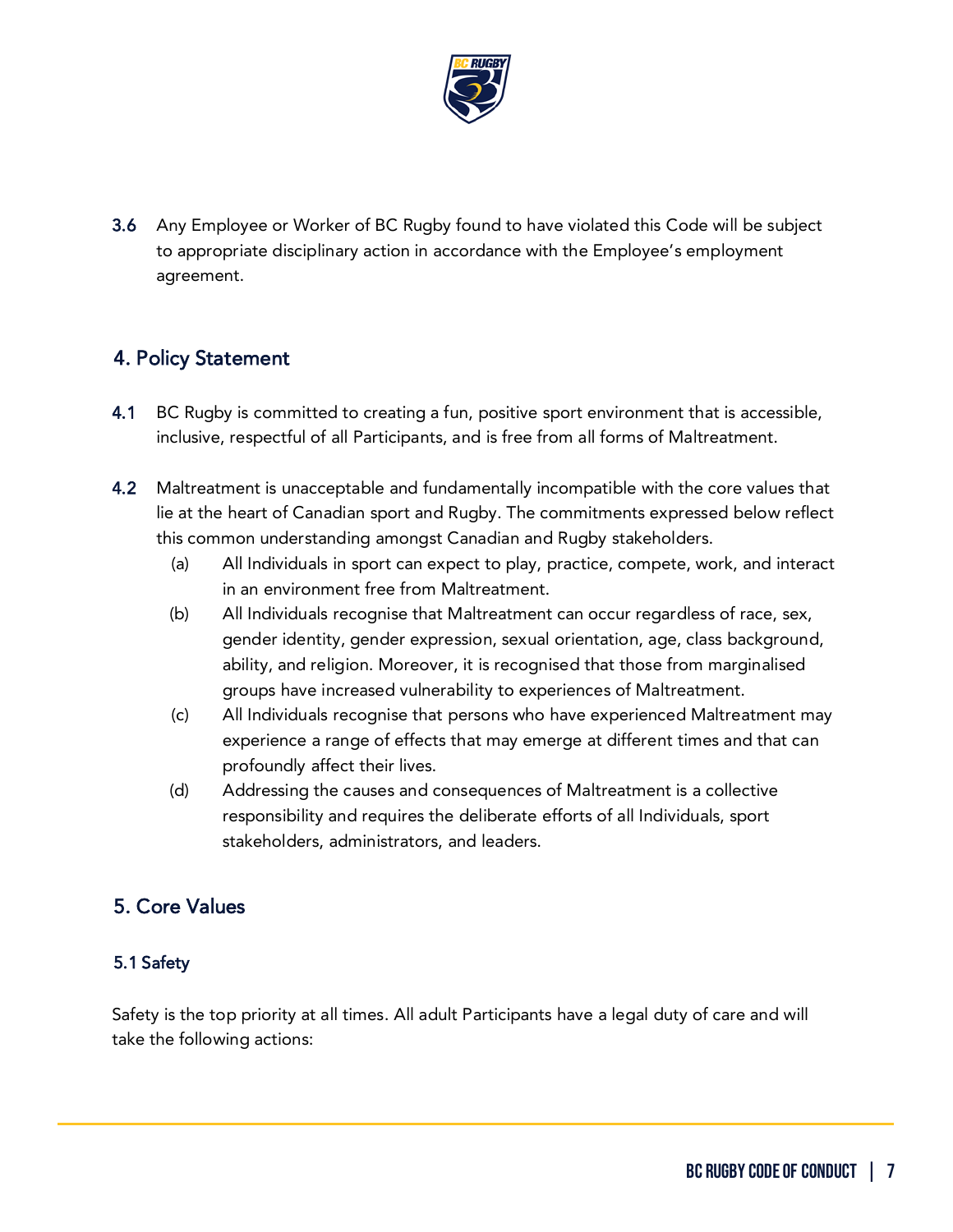

- (a) If you suspect any form of Maltreatment of a Minor, including, but not limited to, Abuse, Neglect and Grooming, report the concern to a child welfare officer by phoning 1-800-663-9122 and then report it to BC Rugby.
- (b) If you suspect an injury might be serious, including but not limited to, psychological distress, immediately seek medical assistance. If medical assistance is not on-site, call 9-1-1.
- (c) If you suspect a Player is showing signs or symptoms of Concussion, immediately remove the Player from physical activity and direct them to seek medical assistance. That individual is not permitted to partake further in any physical activity in that same day.

Furthermore, all Participants are encouraged to:

- (d) Understand, identify, and report Maltreatment or signs of Maltreatment in any form by contacting the local police non-emergency line in BC at 604-717-3321 and then report it to BC Rugby.
- (e) Enhance the safe play of Rugby by instilling and upholding a culture of safety, injury prevention and fair play.
- (f) Understand the symptoms of concussion and support the disclosure of those symptoms.
- (g) If you suspect a Participant is physically unwell or needing mental health support, recommend that they speak with their family doctor, or a registered nurse by phoning 8-1-1 or seek one of the many free services available in British Columbia, including Kids Helpline on 1-800-668-6868. If the Participant is a minor, make this recommendation to both the Player and their parent or legal guardian.
- (h) In the case of individual adults who meet the legal drinking age, take reasonable steps to manage the responsible and safe consumption of alcohol at events associated with BC Rugby.

#### 5.2 Integrity

Integrity is a core value of Rugby and is upheld through honesty, diligence, and fair play. All Participants will: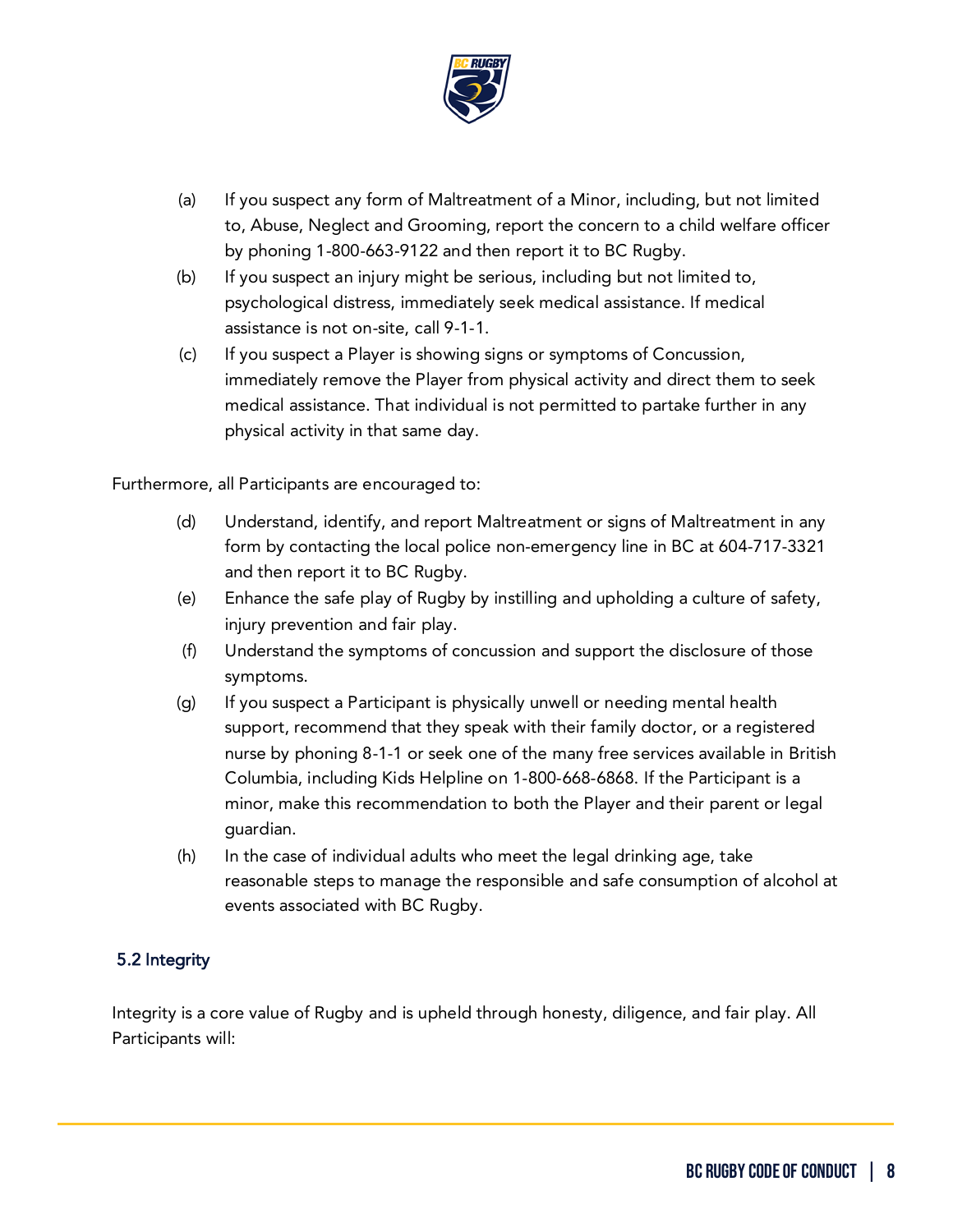

- (a) consistently demonstrate the spirit of sportsmanship, sport leadership and ethical behaviour.
- (b) ensure adherence to the Laws of the Game and the spirit of those laws.
- (c) promote and uphold Rugby as a Clean Sport by abstaining from the promotion, endorsement, supply or use of non-medical drugs or the use of performanceenhancing drugs. More specifically, BC Rugby adopts and adheres to the [Canadian Policy Against Doping](https://cces.ca/canadian-anti-doping-program) (CAPD) in Sport. Any infraction under the CAPD shall be considered an infraction of this Code and may be subject to further disciplinary action from BC Rugby. BC Rugby will enforce any penalty enacted pursuant to a breach of the CAPD.
- (d) adhere to all federal, provincial, municipal and host country laws; and
- (e) comply, at all times, with BC Rugby's Bylaws, policies, procedures, rules and regulations, as adopted and amended from time to time.

#### 5.3 Respect

Respect is at the heart of our sport and the Rugby community should have a sense of pride for upholding this core value. All Participants have a responsibility to:

- (a) treat others with respect and dignity.
- (b) demonstrate the spirit of sportsmanship, leadership, and ethical behaviour.
- (c) maintain and enhance the dignity and self-esteem of individuals by:
	- i. treating all individuals fairly and respectfully regardless of, including but not limited to, body type, physical characteristics, athletic ability, sex, gender identity, gender expression, ancestry, ethnic or racial origin, nationality, national origin, sexual orientation, age, marital status, religion, religious belief, political belief, disability, background, or economic status; and
	- ii. providing comments or feedback that is appropriate and constructive, and refraining from criticism of Players, coaches, officials, organisers, volunteers, Workers, therapists, medical staff and support personnel, or any other Individual Members.
- (d) refrain from any behaviour that constitutes Maltreatment in any form, including online.
- (e) refrain from the use of power or authority in an attempt to coerce another person to engage in inappropriate activities; and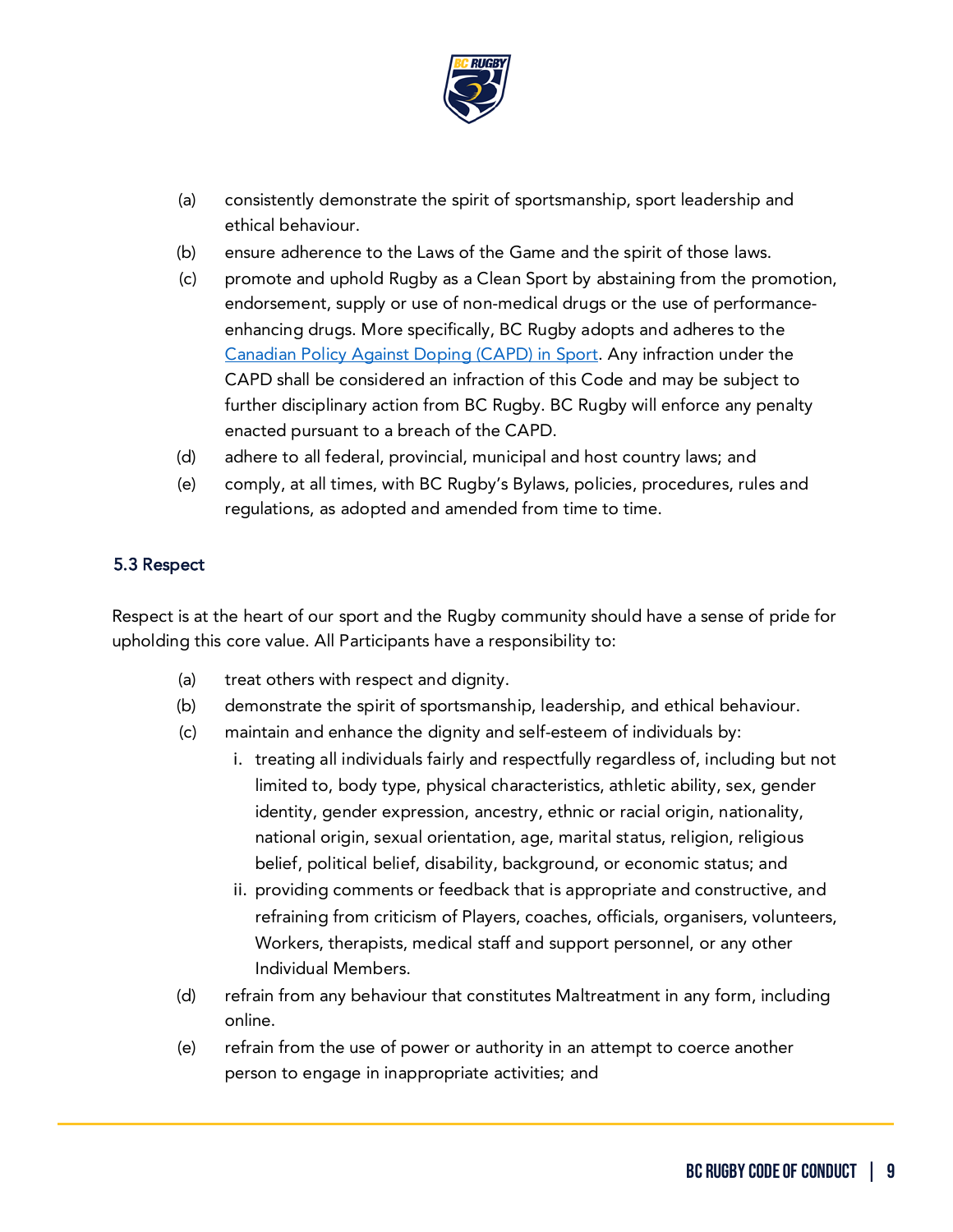

(f) respect the property of others and not willfully cause damage.

#### 5.4 Inclusion for All

Rugby has the power to build communities through teamwork, camaraderie, fostering mutual respect and a sense of belonging which embraces and celebrates individual differences. All Participants have a responsibility to:

- (a) promote the sport of Rugby.
- (b) proactively invite and include all people, regardless, including but not limited to, of body type, physical characteristics, athletic ability, sex, gender identity, gender expression, ancestry, ethnic or racial origin, nationality, national origin, sexual orientation, age, marital status, religion, religious belief, political belief, disability, background, or economic status.
- (c) demonstrate respect for the diversity of Participants, and act to correct or prevent practices that are unjustly discriminatory.
- (d) uphold safety for all as the top priority, make or provide modifications to make BC Rugby competitions, programs, and events accessible Players and Participants of all abilities.
- (e) uphold safety for all as the top priority, make or provide modifications or exemptions to facilitate mixed-gender play; and
- (f) uphold integrity as a priority, make or provide modifications or exemptions to facilitate the inclusion of Players from lower socio-economic households.

## <span id="page-9-0"></span>6. Accountability

#### 6.1 Directors, Committee Members and Workers

In addition to Section 5 of this Policy, Directors, Committee Members and Workers are the privileged keepers of this great sport and must uphold the highest standards of ethical behaviour. Therefore, BC Rugby's Board of Directors, Committee Members and Workers shall:

(a) provide leadership by demonstrating and promoting the values of Rugby and the key principles of the Code of Conduct through their decisions, actions, and behaviour. Their behaviour must build and inspire the community's trust and confidence in BC Rugby.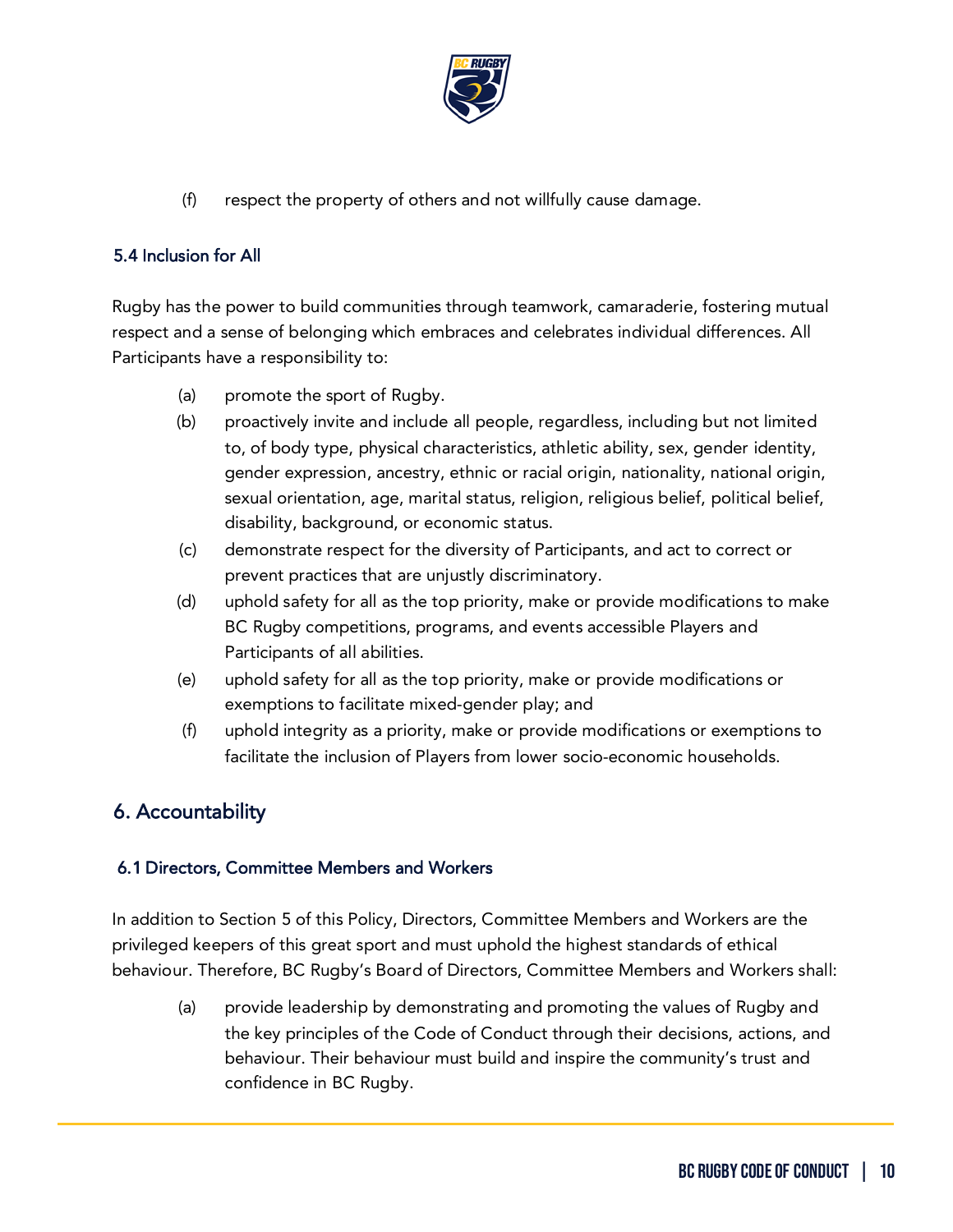

- (b) function primarily as a Director, Member of a Committee or Worker of BC Rugby, and not act with self-interest or as a representative of any other organisation.
- (c) act with honesty and integrity and conduct themselves in a manner consistent with the Values of Rugby and the responsibilities of BC Rugby business, including being Fit of Duty when undertaking their responsibilities.
- (d) conduct themselves openly, professionally, responsibly, lawfully and in good faith in service of BC Rugby's Constitutional Purpose.
- (e) behave with decorum appropriate to both circumstance and position, and be fair, equitable, considerate, and honest in all dealings with others.
- (f) exercise the degree of care, diligence, thoughtfulness, skill, and time commitment required in the performance of their duties pursuant to the laws under which BC Rugby is incorporated.
- (g) conform to and uphold the Bylaws and Policies approved by BC Rugby, in particular this Code of Conduct, Conflict of Interest Policy, and Privacy Policy.
- (h) refrain from any behaviour that constitutes Workplace Harassment; and
- (i) refrain from any behaviour that constitutes Workplace Violence.

#### 6.2 Directors and Officers of Clubs

In addition to Section 5 of this Policy, Directors & Officers are the privileged keepers of our great sport and must uphold the highest standards of ethical behaviour. Therefore, Directors & Officers of BC Rugby Member Organisations shall:

- (a) provide leadership by demonstrating and promoting the values of Rugby and the key principles of the Code of Conduct through their decisions, actions, and behaviour. Their behaviour must build and inspire the community's trust and confidence in Rugby in BC.
- (b) behave with decorum appropriate to both circumstance and position, and be fair, equitable, considerate, and honest in all dealings with others.
- (c) conform to and uphold the Bylaws and Policies approved by BC Rugby, in particular this Code of Conduct.
- (d) refrain from any behaviour that constitutes Workplace Harassment; and
- (e) Refrain from any behaviour that constitutes Workplace Violence.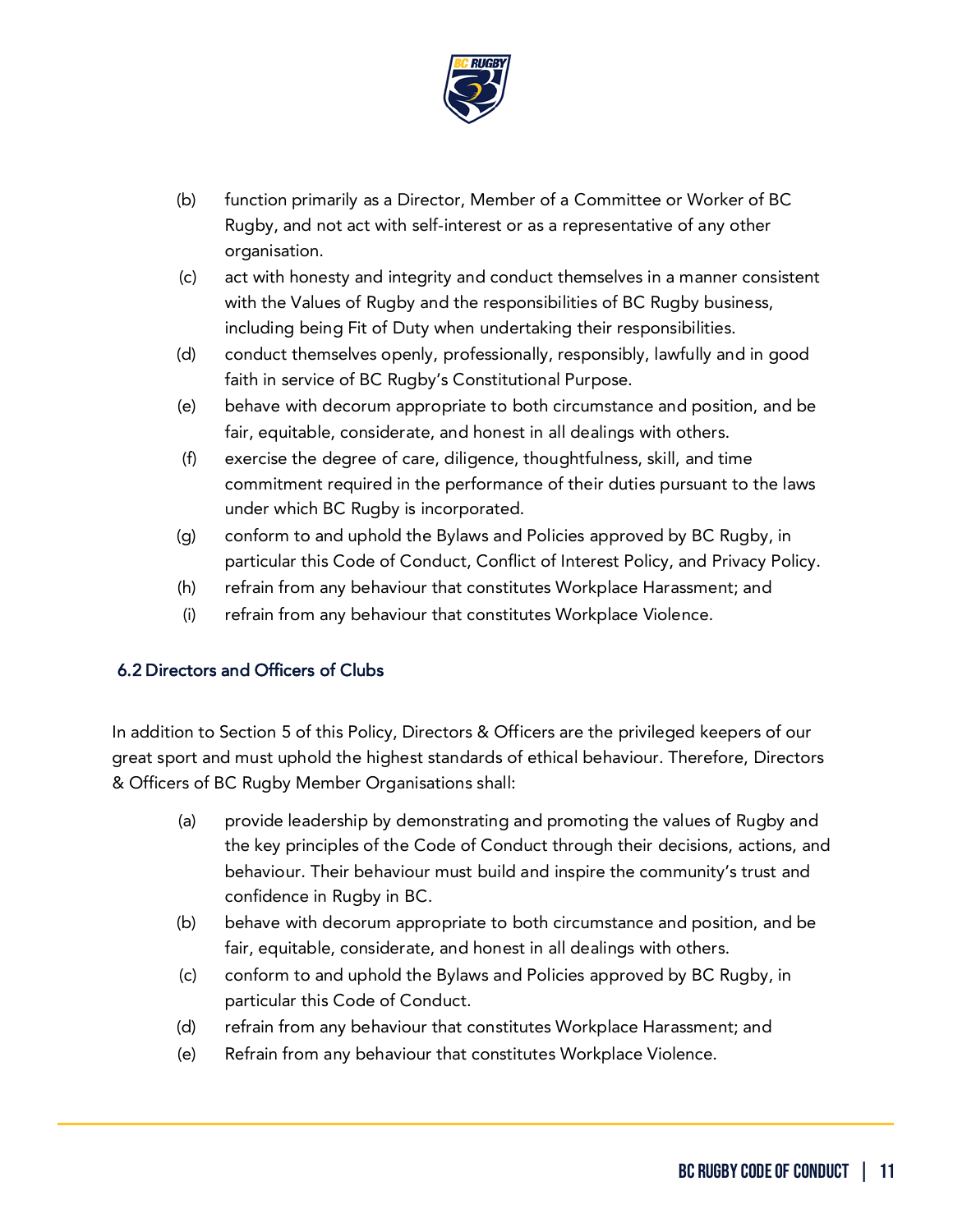

#### 6.3 Coaches

In addition to Section 5 of this Policy, coaches have many responsibilities. The Coach-Player relationship is a privileged one and plays a critical role in the personal, mental, and athletic development of the Player. Coaches must understand and respect the inherent power imbalance that exists in this relationship and must not abuse the inherent power imbalance, consciously or unconsciously. Coaches will:

- (a) understand, recognize, and respect the inherent Power Imbalance of the coach-Player relationship, respect the rights of all Participants in sport. This is accomplished by establishing and following procedures for confidentially (right to privacy), informed participation and fair and reasonable treatment.
- (b) be Fit for Duty when undertaking their responsibilities.
- (c) act in the best interest of the Player's physical, mental, and emotional wellbeing.
- (d) ensure the safety of training equipment and the playing environment, select appropriate training activities, provide a Player appropriate recovery time and treatment for injury, and establishing controls that are suitable for the age, gender, body type, experience, ability, and fitness level of the involved Players.
- (e) maintain World Rugby's [Concussion Management for the General Public](https://passport.world.rugby/player-welfare-medical/concussion-management-for-the-general-public/) certification every two years, educate Players, and their parents/guardians, on the symptoms of concussion as per Concussion Recognition Tool,
- (f) create a culture of safety by encouraging, prioritizing, and facilitating the disclosure of concussion symptoms to ensure appropriate care is provided to the Player.
- (g) adhere to the Recognize and Remove process, at all training sessions, training camps and matches. If in doubt, sit them out.
- (h) only permit a Player to return to rugby after a suspected or diagnosed concussion, who has followed a Graduated Return to Sport protocol and obtained written medical clearance from a Physician, prior to return to contact (Step 5) as per the Graduated Return to Sport Strategy Guidelines.
- (i) act in the best interest of the Player's development as a whole person, particularly their formal schooling education.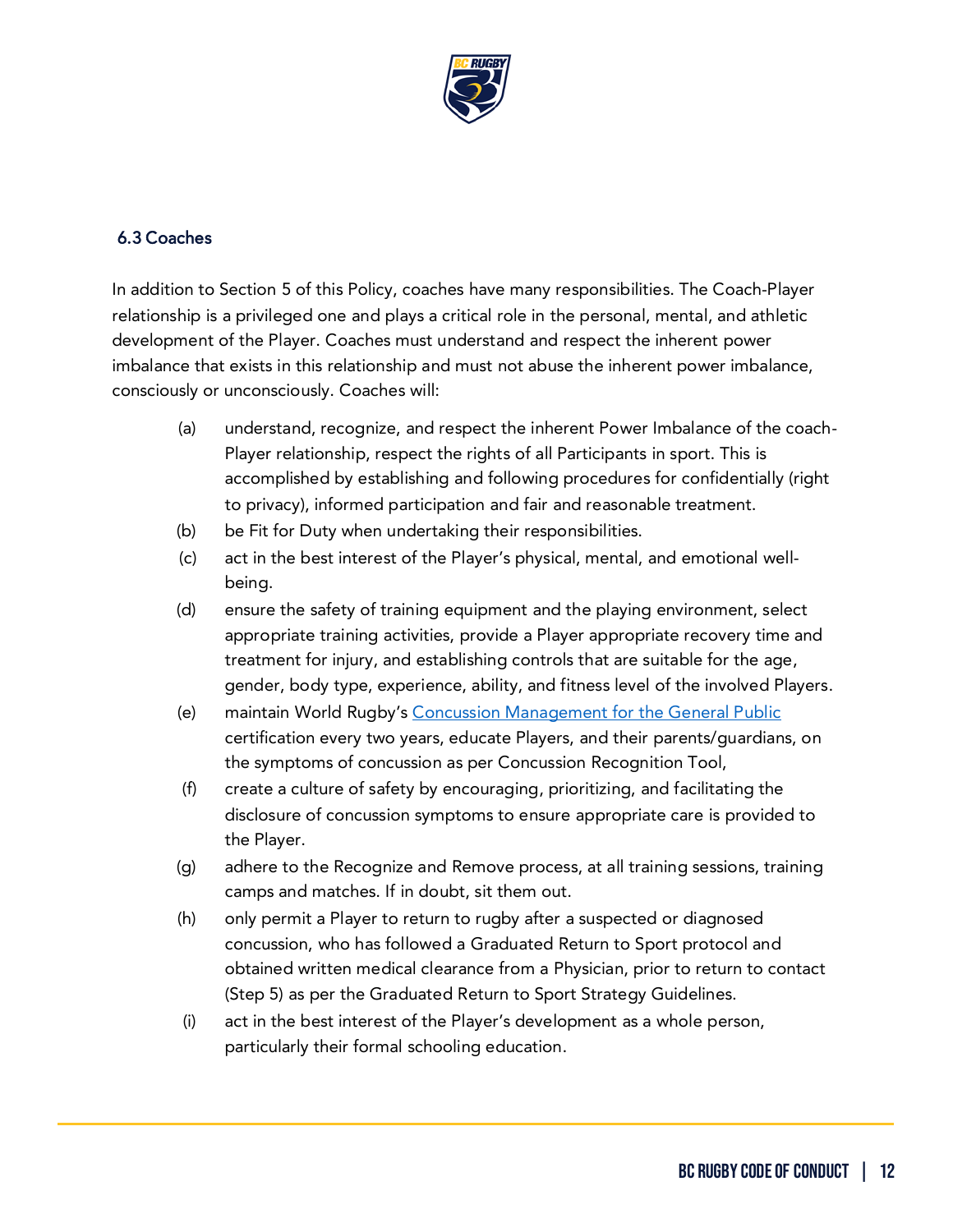

- (j) Support and advocate for the present and future health of Players by communicating and cooperating with health care professionals in the diagnosis, treatment, and management of Players' medical and psychological needs.
- (k) Support Players' personal goals, including but not limited to sporting and academic goals, and refer Players to other coaches and sport specialists as appropriate.
- (l) Provide Players (and parent/guardians of Minors) with information necessary to be involved in the decisions that impacts the Player.
- (m) adhere to the policies and procedures of Coaching Association of Canada, as applicable.
- (n) at all times display respect towards therapists or medical staff, acting upon their instructions or recommendations that prioritize the short- or long-term wellbeing of the Player.
- (o) at all times display respect towards opponents and officials, both in victory and defeat, setting an example and educating Players on the values of Rugby; and
- (p) not engage in an intimate or sexual relationship with a Player under 18 years old, or an intimate or sexual relationship with a Player over the age of 18 if the coach is in a position of power, trust, or authority over that Player.

#### 6.4 Team Managers, Therapists, Medical Staff or Support Personnel

In addition to Section 5 of this Policy, team managers, therapists, medical staff, or support personnel have responsibilities to ensure the health, safety, and well-being of Players. Team managers, therapists, medical staff, and medical support personnel will:

- (a) act in the best interest of the Player's physical, mental, and emotional wellbeing.
- (b) be Fit for Duty when undertaking their responsibilities.
- (c) understand and respect the inherent power imbalance Player and protect the Player's privacy, as appropriate.
- (d) adhere to the Recognize and Remove process as defined by most recent [International Consensus Statement on Concussion in Sport,](https://bjsm.bmj.com/content/51/11/838) at all training sessions, training camps and matches. Only permit a Player to return to rugby after a suspected or diagnosed concussion, who has followed a Graduated Return to Sport protocol and obtained written medical clearance from a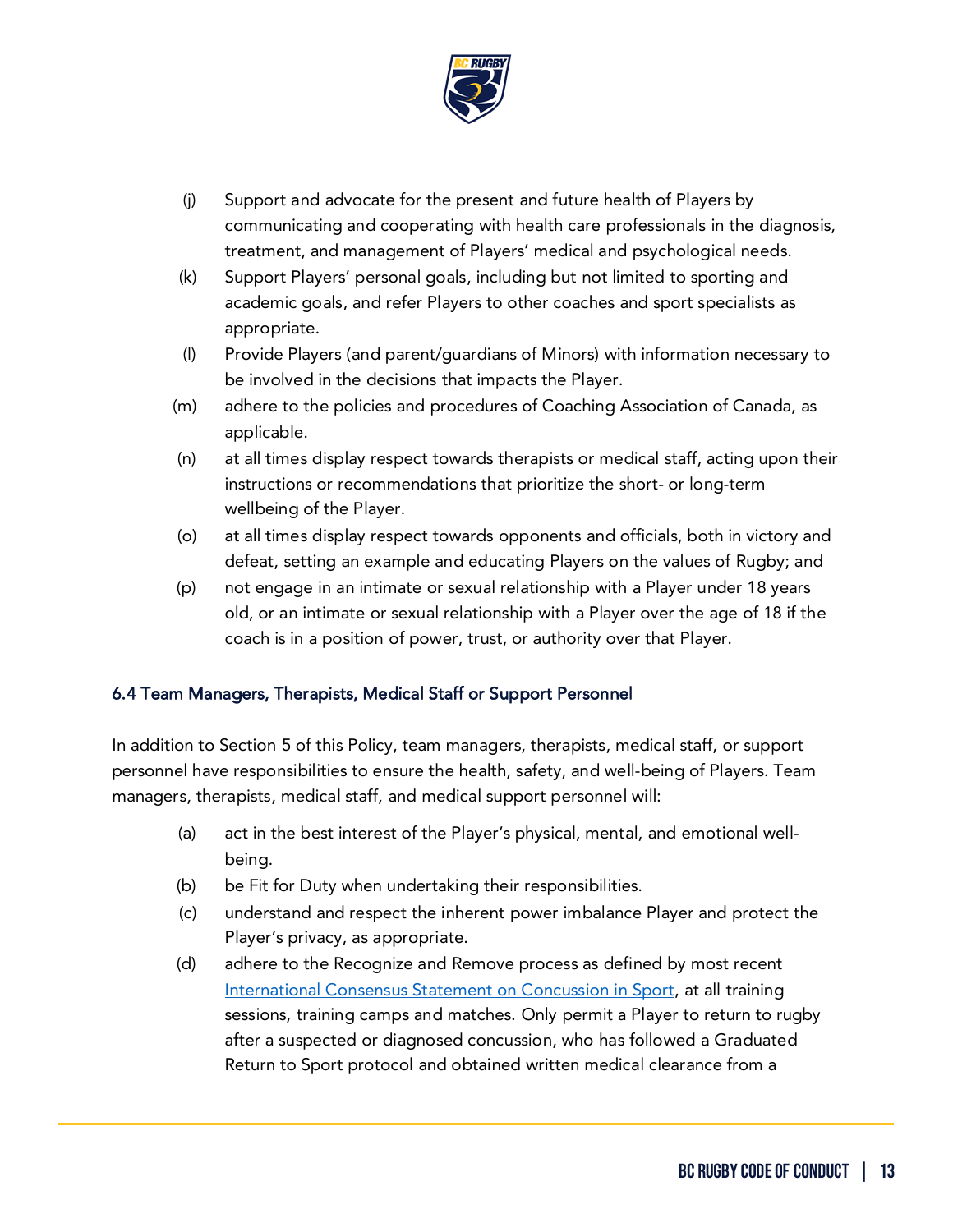

Physician, prior to return to contact (Step 5) as per the Graduated Return to Sport Strategy Guidelines.

- (e) maintain World Rugby's [Concussion Management for Doctors and Health Care](https://passport.world.rugby/player-welfare-medical/concussion-management-for-doctors-and-health-care-professionals/)  [Professionals](https://passport.world.rugby/player-welfare-medical/concussion-management-for-doctors-and-health-care-professionals/) certification every two years, if engaged as a therapist or medical staff.
- (f) maintain World Rugby's [Concussion Management for the General Public](https://passport.world.rugby/player-welfare-medical/concussion-management-for-the-general-public/) certification if engaged as a team manager or support personnel;
- (g) provide Players (and parent/guardians of Minors) with information necessary to be involved in the decisions that impacts the Player.
- (h) document all major injuries on the Rugby Canada Incident Report Form in a detailed, accurate and timely manner; and
- (i) not engage in an intimate or sexual relationship with a Player under 18 years old, or an intimate or sexual relationship with a Player over the age of 18 if the team manager, therapist, medical staff, or medical support personnel is in a position of power, trust, or authority over that Player.

#### 6.5 Officials

In addition to Section 5 of this Policy, Officials have a significant role in the prevention and management of injuries and concussion. Officials will:

- (a) ensure a safe playing environment by enforcing and communicating the enforcement of the Laws of the Game appropriate to the age, gender, body type, experience, ability, and fitness level of the involved Players.
- (b) be Fit for Duty when undertaking their responsibilities.
- (c) provide accurate accounts of the facts when completing match reports; and
- (d) maintain World Rugby's [Concussion Management for the General Public](https://passport.world.rugby/player-welfare-medical/concussion-management-for-the-general-public/) certification and enforce the 'Recognize and Remove, if in doubt, sit them out' protocol at all BC Rugby competitions, tournaments, and events.

#### 6.6 Players

In addition to Section 5 of this Policy, Players have responsibilities on and off the pitch. Players will: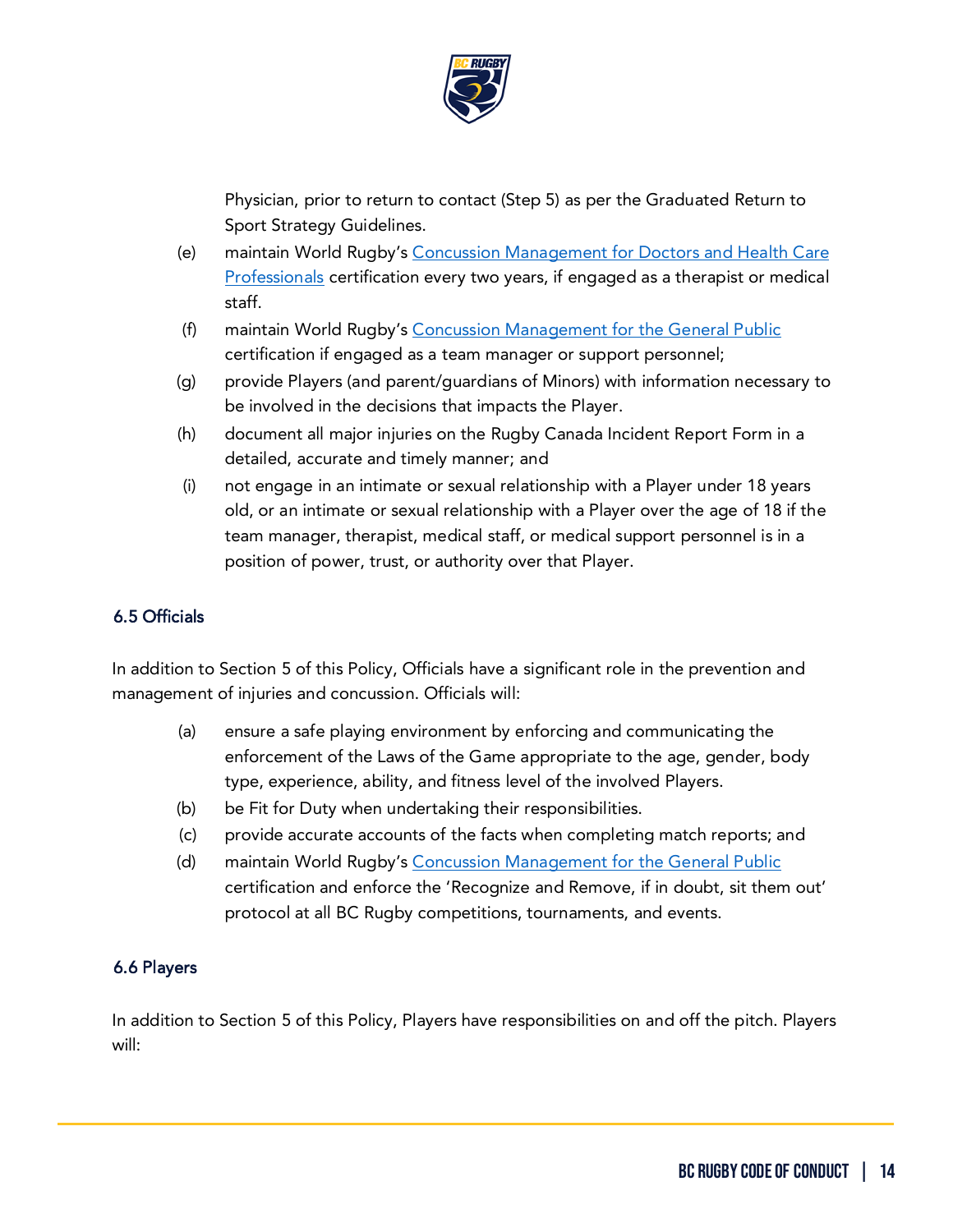

- (a) compete and participate in a spirit of fair play, honesty and respect for the opponent, the officials, and the supporters.
- (b) compete and participate within the Laws of the Game and any rules of competitions or tournament rules.
- (c) report any current or past health or medical issues that may risk their physical or mental well-being when participating in athletic activities, including any signs or symptoms of concussion.
- (d) at all times show and uphold respect for coaches, team managers, therapists, medical staff, and support personnel, and show appreciation for their contribution to the sport of Rugby; and
- (e) at all times show and uphold respect for officials and show appreciation for their contribution to the sport of Rugby.

#### 6.7 Parents and Guardians

In addition to Section 5 of this Policy, Parents and guardians have additional responsibilities, particularly as it relates to ensuring the safe and fair play of Rugby. Parents and guardians of Players will:

- (a) Encourage Players to compete within the Laws of the Game and to resolve conflicts without hostility or violence.
- (b) Instill and model a spirit of fair, positive play, and sportsmanship.
- (c) at all times show and uphold respect for the Player's coach and team manager, therapist, the opponents, the officials, and other supporters.
- (d) continually inform the relevant therapist, medical staff, coach, team manager, and/or club official if your child has been injured, is ill, concussed, or shows any symptoms of concussion; and
- (e) inform the relevant therapist, coach, team manager, and/or club official if your child has any medical or health condition, as well as any sensory, intellectual, psychological, or physical condition that may impact their health, ability or enjoyment while participating in Rugby.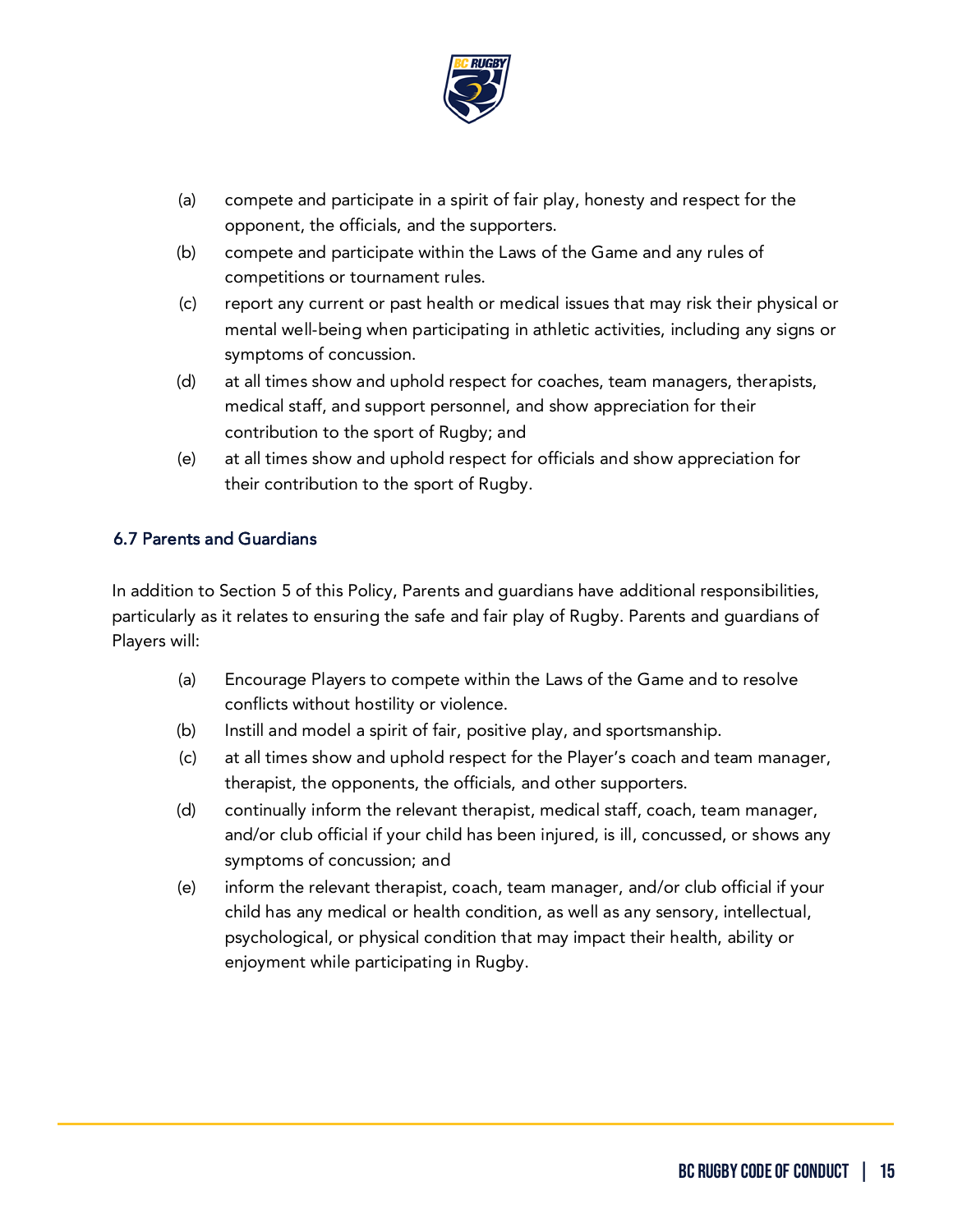

## <span id="page-15-0"></span>7. Breaches and Complaints

- 7.1 All Individuals shall abide by the requirements of BC Rugby's Bylaws and this Code of Conduct and shall endeavour to resolve disputes in good faith.
- 7.2 If the complaint in any way refers to the possible abuse or neglect of a child or youth under 19 years of age, you have the legal duty to report the concern to a child welfare worker by phoning 1-800-663-9122. If you believe any person or child is in imminent danger, call 9-1-1.
- 7.3 Any concerns regarding possible Maltreatment should be directed to the Canadian Sport Helpline, by phoning 1-888-837-7678 or emailing [info@abuse-free-sport.ca.](mailto:info@abuse-free-sport.ca)
- 7.4 Any complaints concerning a violation or breach of this Code of Conduct must be submitted in writing. Written complaints submitted should contain full and exact details of the incident(s), including date, time and/or duration, location, full names of the persons involved, names of any witnesses, and other pertinent details of the alleged breach of this Code of Conduct. The complainant has the following avenues to report their complaint:
	- (a) Report to BC Rugby: email [SafeSport@bcrugby.com](mailto:SafeSport@bcrugby.com) or contact any member of BC Rugby Staff or a Director of BC Rugby.
	- (b) Report to Rugby Canada: email safesport\_wwdrs@primus.ca
	- (c) Report via the Canadian Sport Helpline: email [info@abuse-free-sport.ca](mailto:info@abuse-free-sport.ca)
- 7.5 If reported to Rugby Canada or via the Canadian Sport Helpline, the complaint may be referred back to BC Rugby to be dealt under this Code of Conduct.
- 7.6 Upon receipt of the complaint under Section 7.4, the Chair of the Discipline Committee shall inform the CEO of BC Rugby. If the complaint directly or indirectly refers to criminal behaviour, the Chair of the Discipline Committee shall refer the matter to the local police. If not, the Chair of the Discipline Committee shall assemble an independent and impartial investigative panel comprised of one or more persons to investigate the complaint.
- 7.7 The investigative panel will conduct a preliminary assessment of the complaint. If at any time the investigative panel learns of or suspects criminal behaviour or activity, they will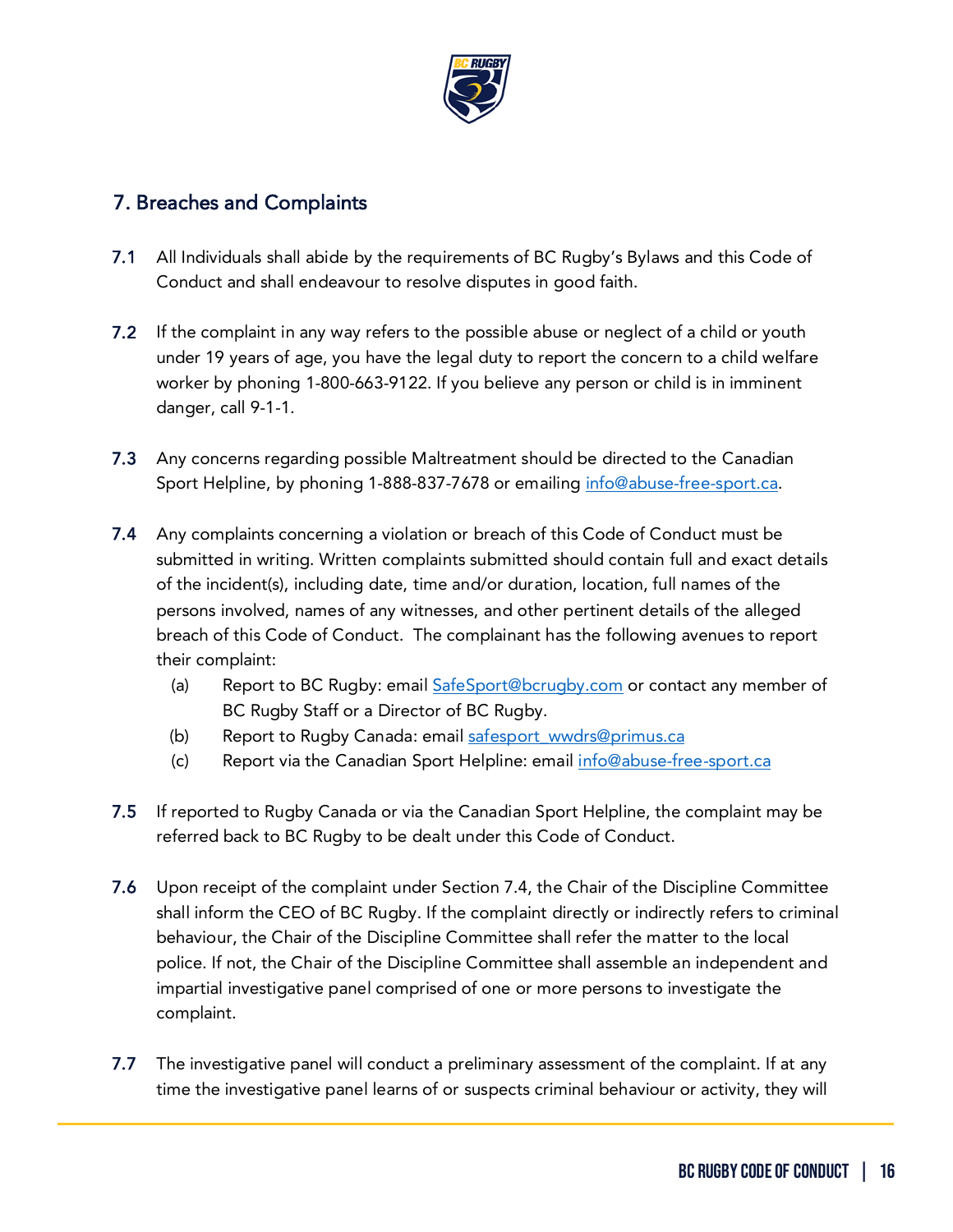

refer the matter to the local police and cease their investigation. If no criminal charges are laid, the investigative panel may resume their assessment. At the conclusion of the preliminary assessment, the investigative panel may determine to continue the investigation or make a written recommendation to the Chair of the Discipline Committee that the complaint be dismissed as unfounded, beyond the jurisdiction of this Code of Conduct or unlikely to succeed. The investigative panel will determine when to notify the Respondent of the complaint and any investigation, but it must be done in a timely manner in the circumstances.

- 7.8 If the investigative panel determines to continue with the investigation, then the investigative panel shall in a timely manner:
	- (a) investigate the complaint in a manner that accords with the principles of due process and natural justice.
	- (b) provide an investigation update to the Chair of the Discipline Committee within thirty (30) days of receipt of the complaint.
	- (c) provide a written, confidential report of the findings of the investigation, including findings as to whether there has been, on a balance of probabilities, a breach of this Code of Conduct, to the Chair of the Discipline Committee and the CEO, as applicable, and to the Complainant and Respondent.
	- (d) provide recommendations in the report as to the appropriate resolution of the complaint, which recommendations may include:
		- i. dismissal of the complaint; or
		- ii. sanction of the Respondent for misbehaviour or a breach of this Code of Conduct, including but not limited to suspension from play or probation.
		- iii. public censure of the Respondent for misbehaviour or a breach of this Code of Conduct.
		- iv. a requirement that an individual apologize to any person adversely affected by a breach of this Code of Conduct.
		- v. counselling of an Individual; or
		- vi. such other measures as are deemed appropriate in the discretion of the investigative panel; and
	- (e) where the investigative panel finds that a Director, Committee Member or Employee has breached this Code of Conduct, the Panel may additionally recommend to:
		- i. counsel the Director, Committee Member or Employer.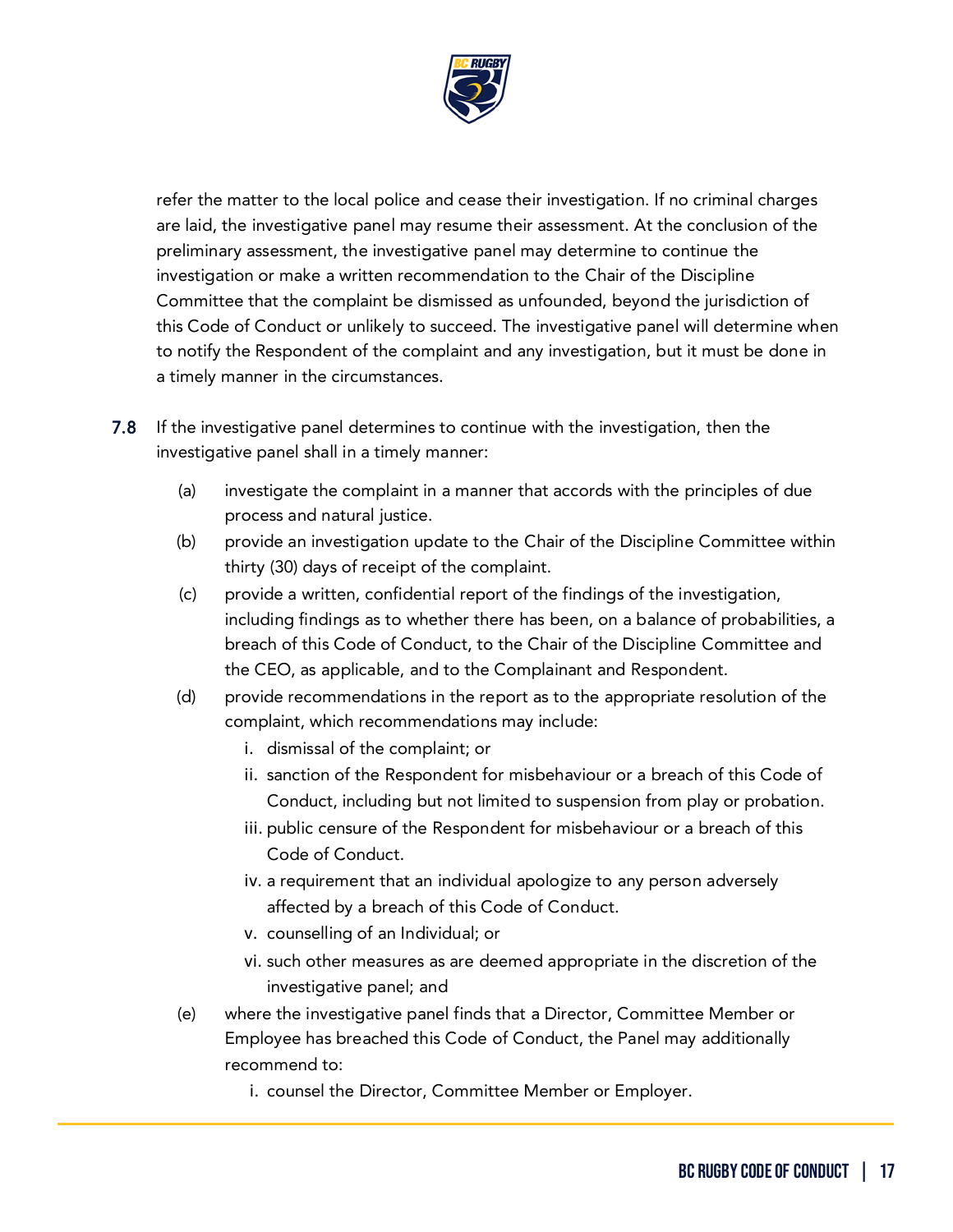

ii. terminate the Director's or Committee Member's appointment.

- iii. terminate the Employee's employment; or
- iv. implement such other measures as deemed appropriate in the discretion of the investigative panel.
- 7.9 The Discipline Committee will not be bound to accept all or any of the recommendations of the report prepared by the investigative panel. The Discipline Committee may make such decisions as it deems appropriate in its discretion.
- 7.10 All complaints shall be dealt with by the Discipline Committee, but nothing herein stops a Voting Member or Associate Member from undertaking its own investigation of alleged misconduct, and from imposing its own sanctions where appropriate on its own Individual Members.
- 7.11 BC Rugby will retain all reports prepared under Section 7.7
- 7.12 Any complaints concerning a violation of World Rugby Regulation 17 must be submitted in writing to the Chair of the Discipline Committee.

## <span id="page-17-0"></span>8. Disciplinary Action

- 8.1 Any individual found to have breached this Code of Conduct may be subject to disciplinary action, which may include reprimand, suspension, or expulsion from BC Rugby and/or BC Rugby's Board, Committees, membership, competitions, events, programs, squads or teams.
- 8.2 BC Rugby may determine that a particular alleged breach or breaches of this Code of Conduct are of such seriousness to warrant suspension of the Individual Member, Individual or Club pending a hearing and a decision of the Discipline Committee.
- 8.3 At the sole discretion of BC Rugby, a conviction for a Criminal Code offense may result in expulsion from BC Rugby and/or removal from BC Rugby teams, competitions, programs, activities, and events as well as banning from any future membership or involvement with BC Rugby.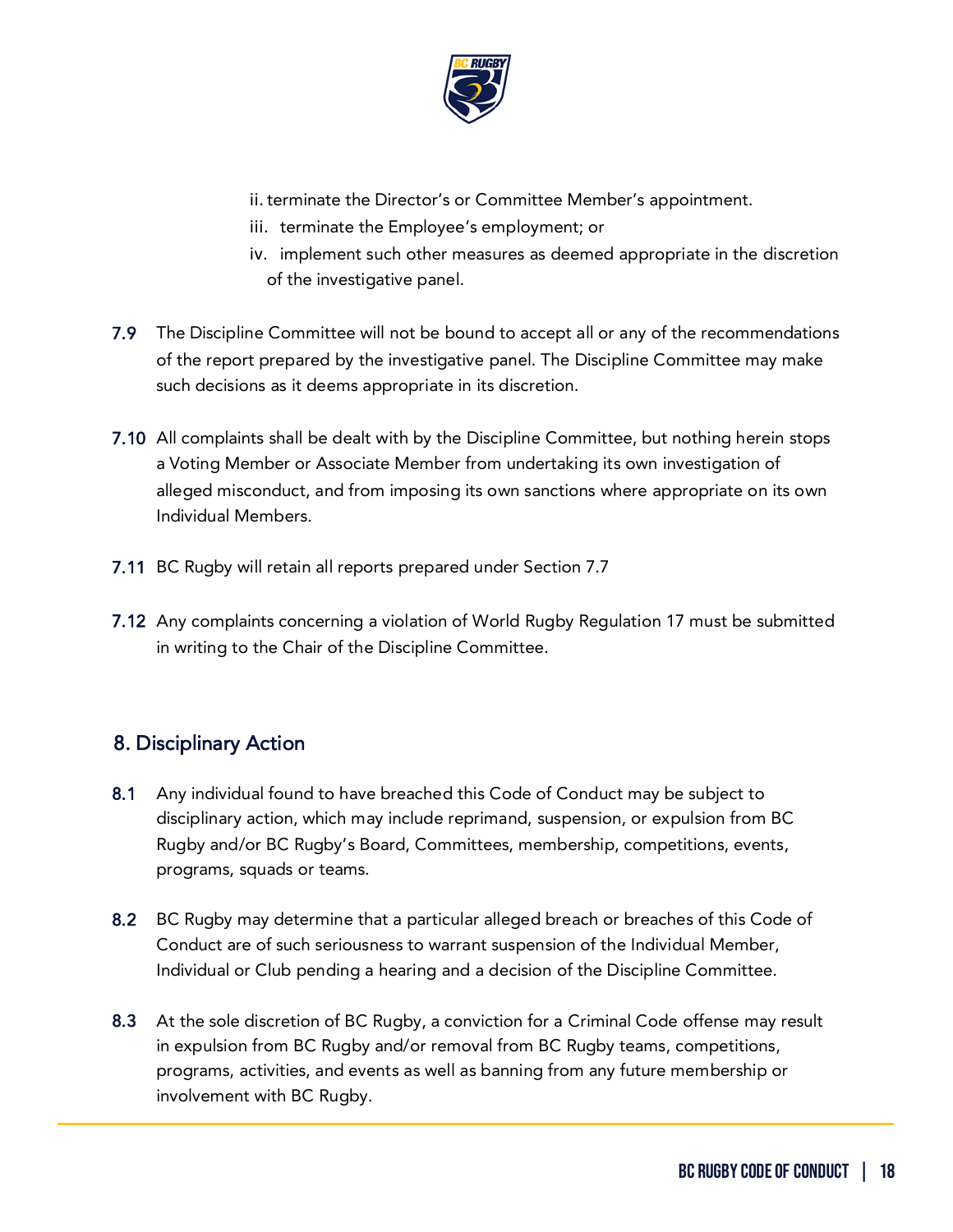

# <span id="page-18-0"></span>9. Appeals

9.1 Any Complainant or Respondent who wishes to appeal a decision made under this Code of Conduct may do so in line with BC Rugby's Appeals Policy.

## <span id="page-18-1"></span>10. Supporting Policies

#### Internal

- BC Rugby Bylaws
- BC Rugby Appeals Policy
- BC Rugby Discipline Policy
- BC Rugby Gender Equity, Diversity & Inclusion Policy
- BC Rugby Reciprocity Policy

### **External**

- Rugby Canada Safe Sport Suite
- Universal Code of Conduct to Prevent and Address Maltreatment in Sport
- British Columbia Universal Code of Conduct
- The Criminal Code of Canada (Criminal Code, R.S.C. 1985, c.C-46, as amended)
- International Consensus Statement on Concussion in Sport
- Coaches Association of Canada Policy

## 11. Revision and Approval

This Code of Conduct shall be reviewed by the Safe Sport Committee and the Chief Executive Officer on a regular basis, who may each recommend revisions to the BC Rugby Board of Directors for their approval.